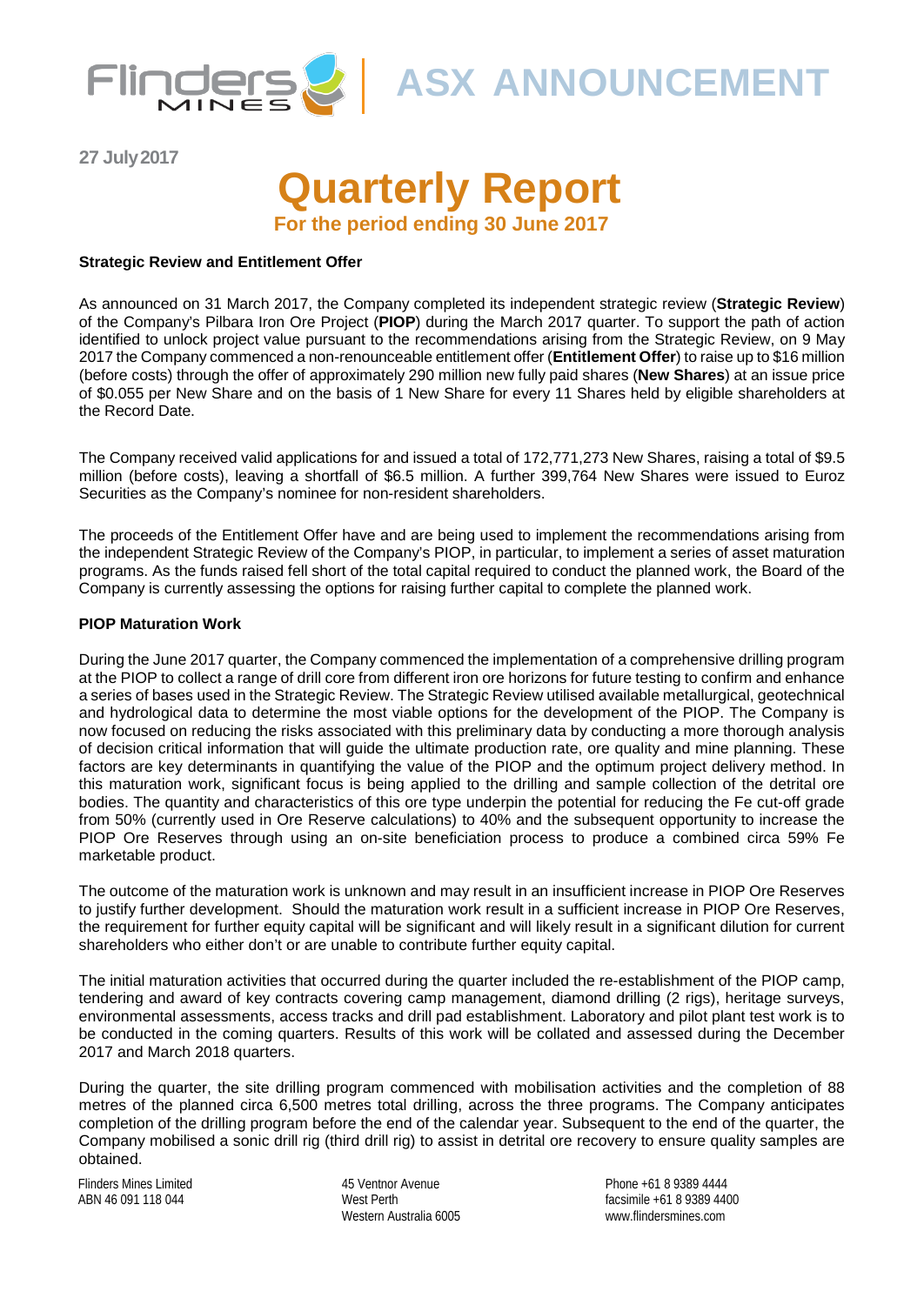Work has commenced on assessing the infrastructure solution opportunities complete with analysis of the relative strategies and the implications for the retention of future optionality. During the next two quarters, the Company expects to decide on the preferred option and to commence the development of necessary agreements to secure this vital part of the potential project.

### **Other Tenements**

During the period, the Company assessed it portfolio of tenements and the Board opted to relinquish the Gawler Ranges tenements in South Australia due to their perceived limited potential. Work was reactivated on the Company's Canegrass tenements in Western Australia and subsequent to the end of the quarter, field exploration was initiated.

### **Corporate**

During the quarter, the Company extended Mr David McAdam's term as Interim Executive Director until 31 December 2017. Mr McAdam receives a consultancy fee of \$2,500 plus GST per day for a maximum of four days per week. Mr McAdam led the Board's Strategic Review Committee and successfully completed the detailed Strategic Review of PIOP during the March quarter.

As announced 6 June 2017, Mr Nicholas Smart resigned as Alternate Director to Mr Robert Kennedy, effective 5 June 2017.

Following the relocation of the Company's corporate headquarters from Adelaide to Perth, the Company restructured its management team and announced the appointment of Ms Shannon Coates as Company Secretary on 9 May 2017. Ms Coates replaced Mr Justin Nelson who had assisted the Company as Company Secretary for a number of years. The Company also appointed Ms Rebecca Broughton as Chief Financial Officer on 30 April 2017, replacing Mr Jim Panagopolous.

As announced on 3 May 2017, the Company's registered office and principal place of business is now:

45 Ventnor Avenue West Perth, WA 6005 Telephone – (08) 9389 4483 Facsimile – (08) 9389 4400

Effective 30 June 2017 and as announced 23 June 2017, the Company advised that the location of its register of securities, which is maintained with Computershare Investor Services Pty Limited relocated to:

Level 11, 172 St Georges Terrace Perth, WA 6000

### **Financial**

At the quarter end, the Company had \$10.07 million in cash and no debt.

For further information please contact:

**Shareholders**  David McAdam Interim Executive Director (08) 9389 4483

**Media**  Kat Fremlin Brand One Investor Relations 0451 354 858

Flinders Mines Limited ABN 46 091 118 044

45 Ventnor Avenue West Perth Western Australia 6005

Phone +61 8 9389 4444 facsimile +61 8 9389 4400 www.flindersmines.com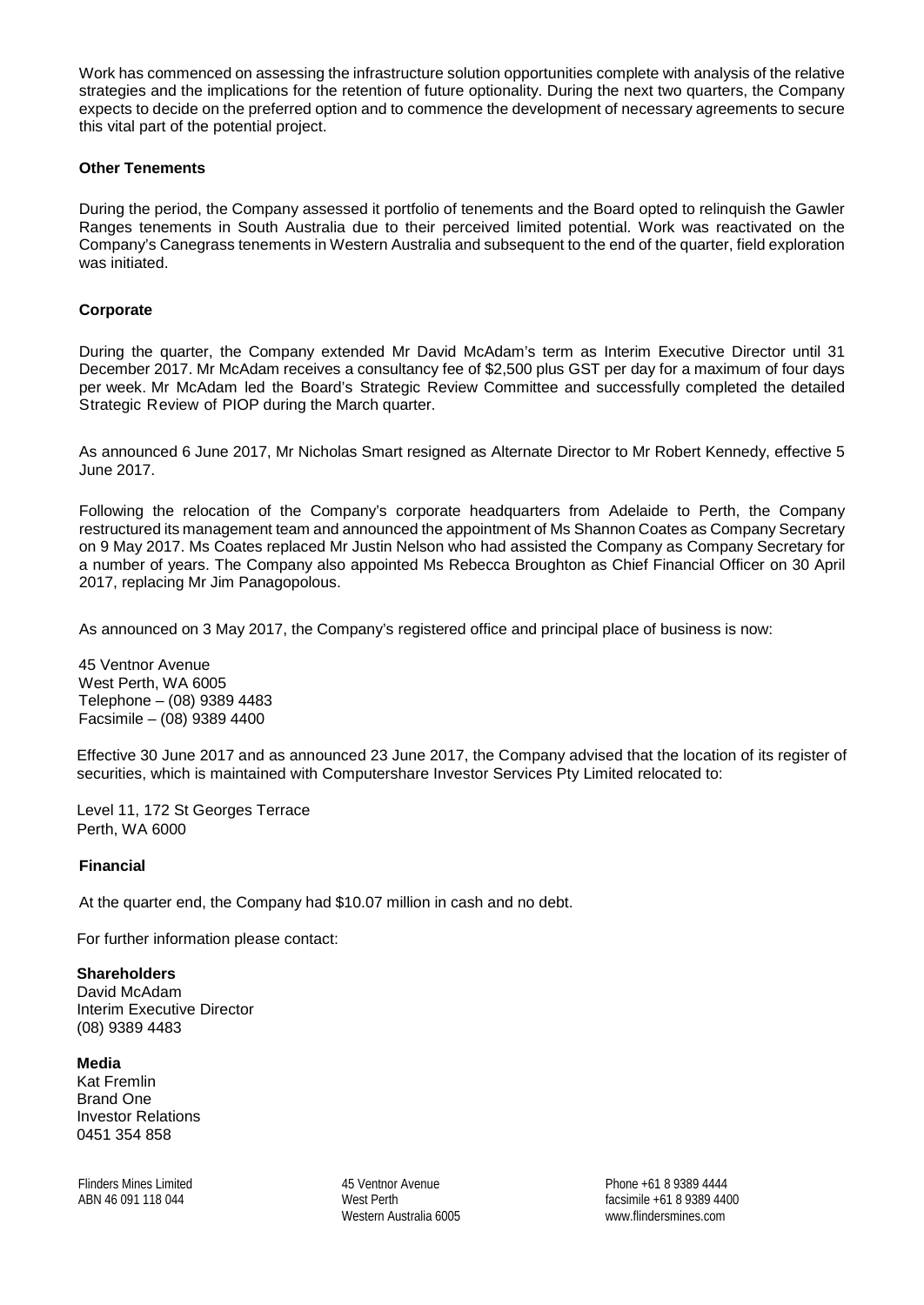### **About Flinders Mines Limited**

Flinders Mines Limited is an ASX-listed (ASX: FMS) exploration and development company focused on the commercialisation of its large, high quality hematite resource - the Pilbara Iron Ore Project (PIOP).

The PIOP is located approximately 70km from Tom Price in Western Australia's iron ore-rich Pilbara region. The project consists of two 100% owned tenements – M47/1451 (Blacksmith) and E47/1560 (Anvil) – and has a total (Inferred, Indicated and Measured) JORC-compliant resource of 1,042 million tonnes at 55.6% Fe using a 50% Fe cut-off grade. The project has received environmental approvals and the Company is currently determining the optimal development path.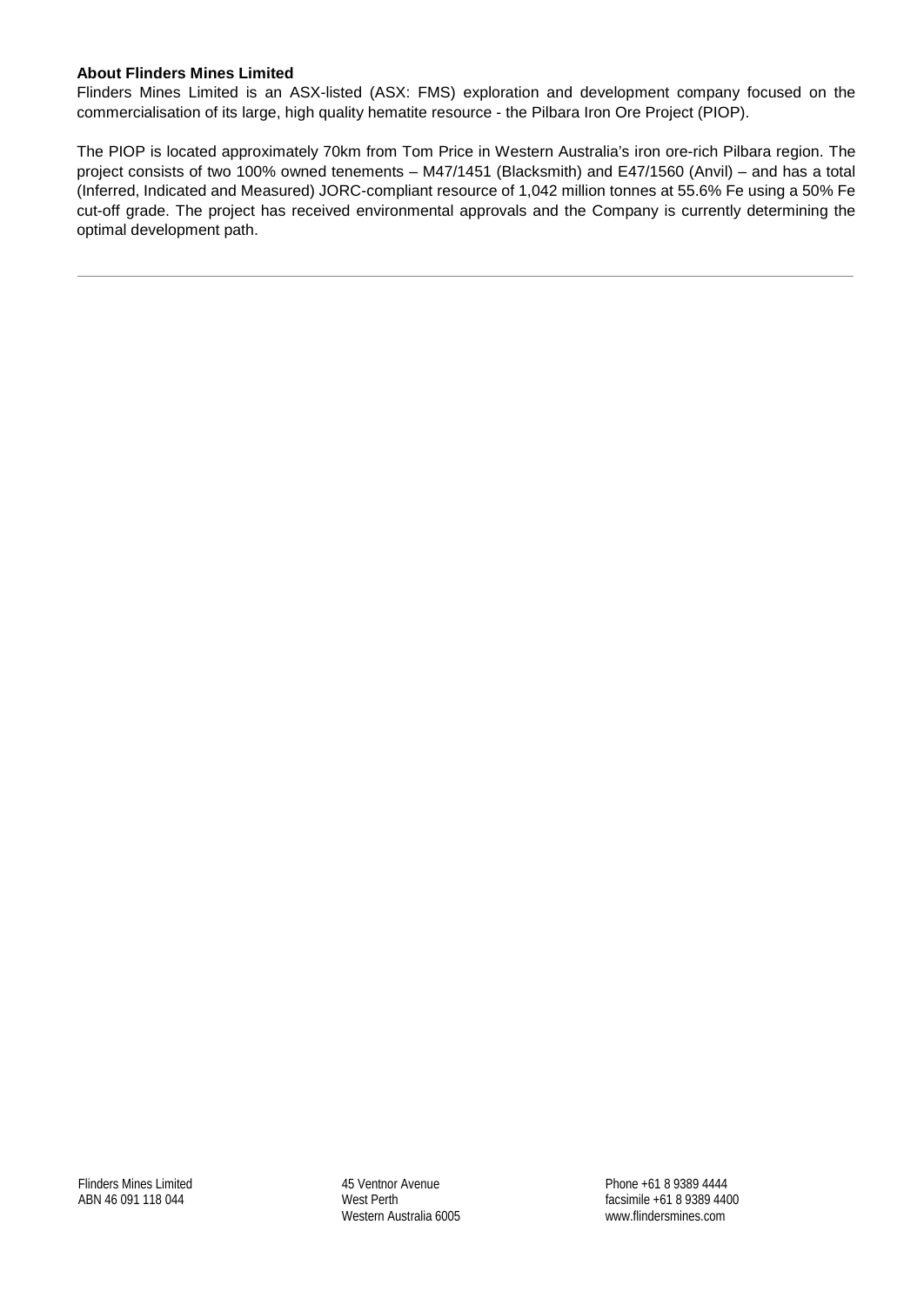| <b>Tenement Schedule</b><br>For the Quarter ending<br>30June2017 |                                                            |                                |                                      |                       |                 |                                            |          |                             |
|------------------------------------------------------------------|------------------------------------------------------------|--------------------------------|--------------------------------------|-----------------------|-----------------|--------------------------------------------|----------|-----------------------------|
| <b>Tenement</b><br>No.                                           | <b>Status</b>                                              | <b>Tenement</b><br><b>Name</b> | Grant/<br>Application<br><b>Date</b> | <b>Expiry</b><br>Date | Area<br>(Sq Km) | <b>Registered Holder</b><br>/Applicant     | Interest | <b>Related</b><br>Agreement |
|                                                                  | <b>WESTERN AUSTRALIA</b><br>Canegrass Project <sup>1</sup> |                                |                                      |                       |                 |                                            |          |                             |
| E58/232                                                          | Granted                                                    | <b>Boulder Well</b>            | 29/07/2002                           | 28/07/2017            | 16.1            | <b>Flinders Canegrass</b><br><b>PtyLtd</b> | 100%     |                             |
| E58/236                                                          | Granted                                                    | Challa                         | 22/03/2002                           | 21/03/2017            | 16.1            | <b>Flinders Canegrass</b><br><b>PtyLtd</b> | 100%     |                             |
| E58/282                                                          | Granted                                                    | Honey Pot                      | 3/05/2007                            | 2/05/2017             | 27.2            | <b>Flinders Canegrass</b><br>PtyLtd        | 100%     |                             |
| Pilbara Iron Ore Project                                         |                                                            |                                |                                      |                       |                 |                                            |          |                             |
| E47/1560                                                         | Granted                                                    | Anvil                          | 6/09/2007                            | 5/09/2017             | 44.5            | <b>Flinders Mines Ltd</b>                  | 100%     | Prenti<br>Agreement         |
| L47/728                                                          | Granted                                                    | <b>PIOP Airstrip</b>           | 29/05/2015                           | 28/05/2036            | 3.0             | <b>Flinders Mines Ltd</b>                  | 100%     |                             |
| L47/730                                                          | Granted                                                    | PIOPVillage                    | 29/05/2015                           | 28/05/2036            | 0.1             | <b>Flinders Mines Ltd</b>                  | 100%     |                             |
| L47/731                                                          | Application                                                | Northern Road                  | 1/09/2014                            |                       | 4.9             | <b>Flinders Mines Ltd</b>                  | 100%     |                             |
| L47/734                                                          | Granted                                                    | Southern Road                  | 29/05/2015                           | 28/05/2036            | 4.2             | <b>Flinders Mines Ltd</b>                  | 100%     |                             |
| M47/1451                                                         | Granted                                                    | <b>Blacksmith ML</b>           | 26/03/2012                           | 25/03/2033            | 111.6           | <b>Flinders Mines Ltd</b>                  | 100%     | Prenti<br>Agreement         |
| <b>SOUTH AUSTRALIA</b><br>Jamestown Project                      |                                                            |                                |                                      |                       |                 |                                            |          |                             |

|        |         |          |            |           |       |                                     | Diamonds,<br>with the end. Phoenix Copper |
|--------|---------|----------|------------|-----------|-------|-------------------------------------|-------------------------------------------|
| EL5557 | Granted | Washpool | 10/11/2009 | 9/11/2019 | 135.0 | Phoenix Copper Ltd barium, talc and | Agreement                                 |
|        |         |          |            |           |       | phosphate                           |                                           |

1. Canegrass Project tenements expiration is pending EOT application.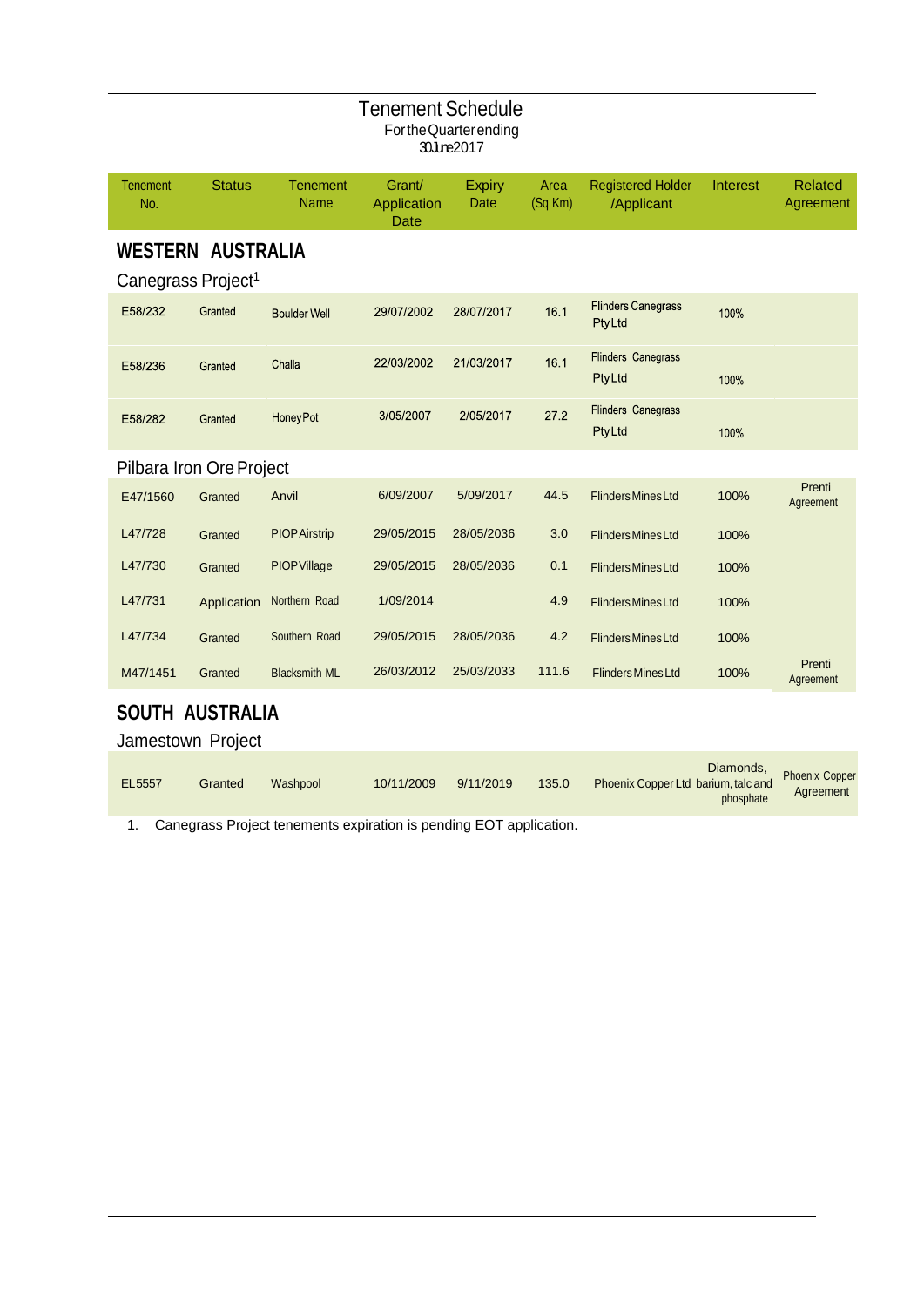*+Rule 5.5*

# **Appendix 5B**

# **Mining exploration entity and oil and gas exploration entity quarterly report**

Introduced 01/07/96 Origin Appendix 8 Amended 01/07/97, 01/07/98, 30/09/01, 01/06/10, 17/12/10, 01/05/13, 01/09/16

### **Name of entity**

Flinders Mines Limited

**ABN Quarter ended ("current quarter")**

46 091 118 044 30 June 2017

|     | <b>Consolidated statement of cash flows</b>       | <b>Current quarter</b><br>\$A'000 | Year to date<br>(12 months)<br>\$A'000 |
|-----|---------------------------------------------------|-----------------------------------|----------------------------------------|
| 1.  | Cash flows from operating activities              |                                   |                                        |
| 1.1 | Receipts from customers                           |                                   |                                        |
| 1.2 | Payments for                                      |                                   |                                        |
|     | exploration & evaluation<br>(a)                   | (868)                             | (1,635)                                |
|     | development<br>(b)                                |                                   |                                        |
|     | production<br>(c)                                 |                                   |                                        |
|     | staff costs<br>(d)                                |                                   |                                        |
|     | administration and corporate costs<br>(e)         | (595)                             | (2, 471)                               |
| 1.3 | Dividends received (see note 3)                   |                                   |                                        |
| 1.4 | Interest received                                 | 12                                | 43                                     |
| 1.5 | Interest and other costs of finance paid          |                                   |                                        |
| 1.6 | Income taxes paid                                 |                                   |                                        |
| 1.7 | Research and development refunds                  |                                   |                                        |
| 1.8 | Other (provide details if material)               |                                   |                                        |
| 1.9 | Net cash from / (used in) operating<br>activities | (1, 451)                          | (4,063)                                |

|     | Cash flows from investing activities |  |
|-----|--------------------------------------|--|
| 2.1 | Payments to acquire:                 |  |
|     | (a) property, plant and equipment    |  |
|     | tenements (see item 10)<br>(b)       |  |
|     | investments<br>(C)                   |  |
|     | other non-current assets<br>(d)      |  |

+ See chapter 19 for defined terms

*1 September 2016* Page 1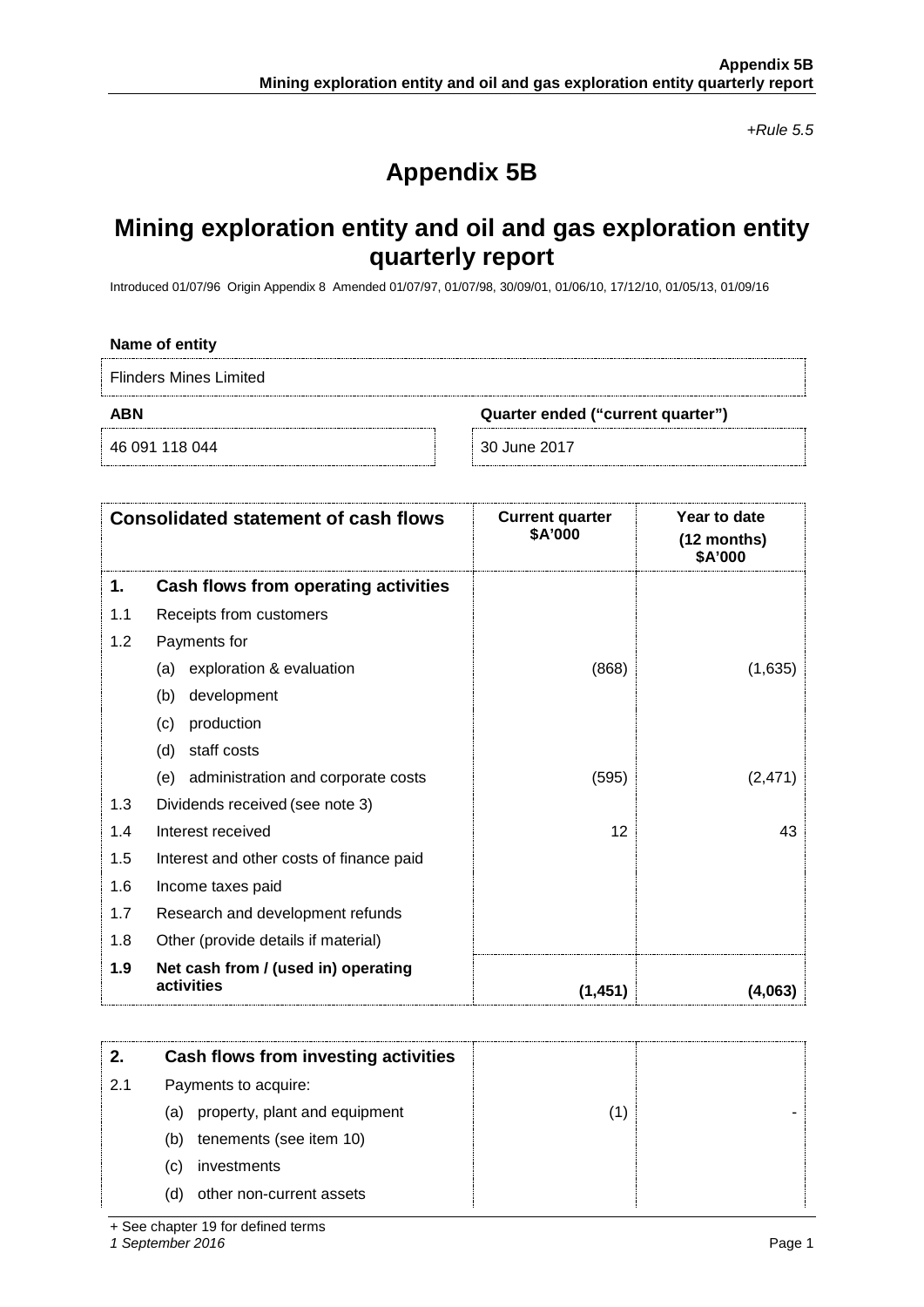# **Appendix 5B Mining exploration entity and oil and gas exploration entity quarterly report**

|                  | <b>Consolidated statement of cash flows</b>       | <b>Current quarter</b><br>\$A'000 | Year to date<br>$(12$ months)<br>\$A'000 |
|------------------|---------------------------------------------------|-----------------------------------|------------------------------------------|
| $2.2\phantom{0}$ | Proceeds from the disposal of:                    |                                   |                                          |
|                  | property, plant and equipment<br>(a)              |                                   |                                          |
|                  | tenements (see item 10)<br>(b)                    |                                   |                                          |
|                  | investments<br>(c)                                |                                   |                                          |
|                  | other non-current assets<br>(d)                   |                                   |                                          |
| 2.3              | Cash flows from loans to other entities           |                                   |                                          |
| 2.4              | Dividends received (see note 3)                   |                                   |                                          |
| 2.5              | Other (provide details if material)               |                                   |                                          |
| 2.6              | Net cash from / (used in) investing<br>activities |                                   |                                          |

| 3.   | Cash flows from financing activities                                           |       |        |
|------|--------------------------------------------------------------------------------|-------|--------|
| 3.1  | Proceeds from issues of shares                                                 | 9,522 | 13,670 |
| 3.2  | Proceeds from issue of convertible notes                                       |       |        |
| 3.3  | Proceeds from exercise of share options                                        |       |        |
| 3.4  | Transaction costs related to issues of<br>shares, convertible notes or options | (92)  | (92)   |
| 3.5  | Proceeds from borrowings                                                       |       |        |
| 3.6  | Repayment of borrowings                                                        |       |        |
| 3.7  | Transaction costs related to loans and<br>borrowings                           |       |        |
| 3.8  | Dividends paid                                                                 |       |        |
| 3.9  | Other (provide details if material)                                            |       |        |
| 3.10 | Net cash from / (used in) financing<br>activities                              | 9,430 | 13,578 |

| 4.  | Net increase / (decrease) in cash and<br>cash equivalents for the period |         |         |
|-----|--------------------------------------------------------------------------|---------|---------|
| 4.1 | Cash and cash equivalents at beginning of<br>period                      | 2,088   | 551     |
| 4.2 | Net cash from / (used in) operating<br>activities (item 1.9 above)       | (1,451) | (4,063) |
| 4.3 | Net cash from / (used in) investing activities<br>(item 2.6 above)       |         |         |
| 4.4 | Net cash from / (used in) financing activities<br>(item 3.10 above)      | 9,430   | 13,578  |
| 4.5 | Effect of movement in exchange rates on<br>cash held                     |         |         |
| 4.6 | Cash and cash equivalents at end of<br>period                            | 10.067  | 10.067  |

+ See chapter 19 for defined terms

*1 September 2016* Page 2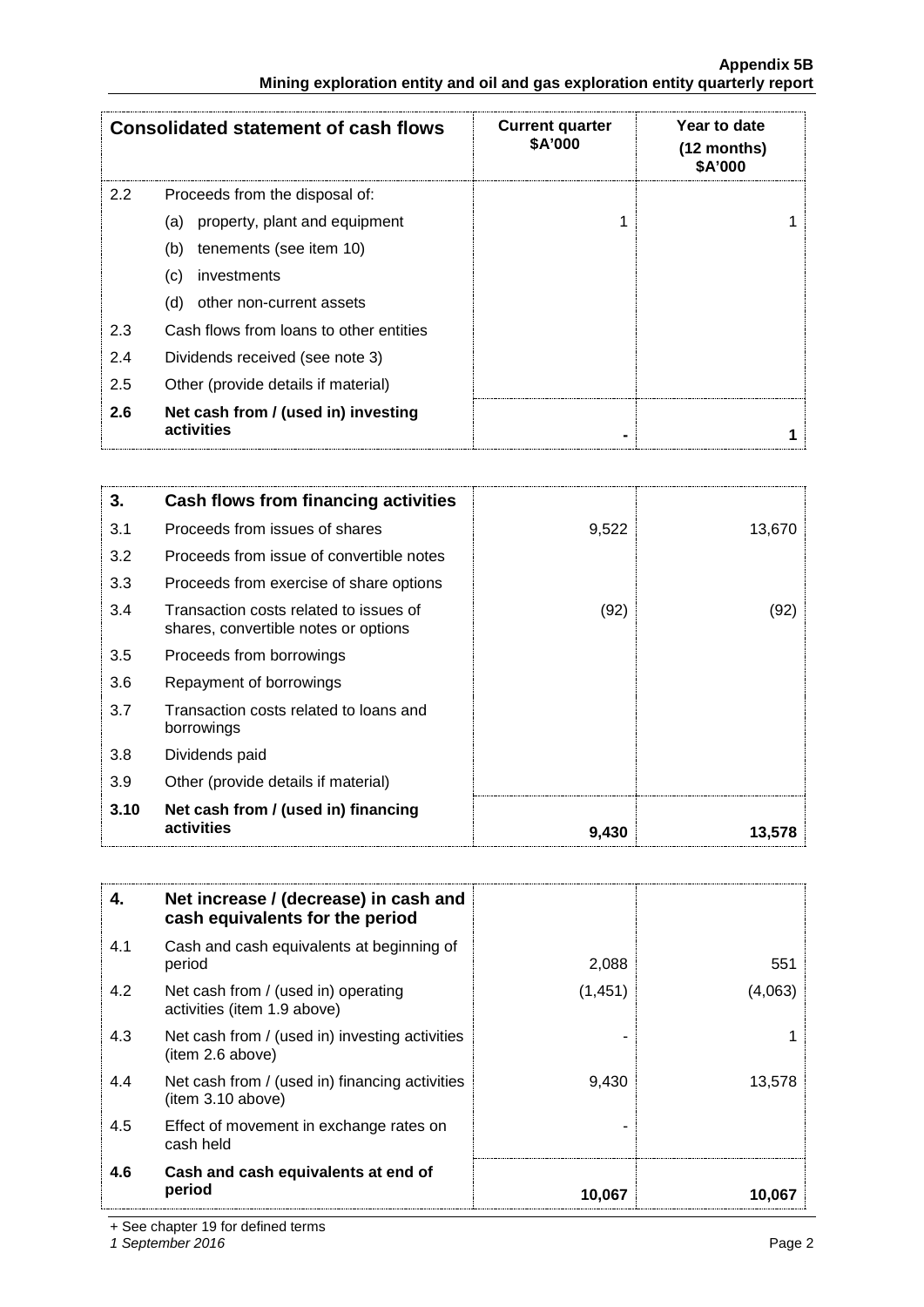| 5.  | Reconciliation of cash and cash<br>equivalents<br>at the end of the quarter (as shown in the<br>consolidated statement of cash flows) to the<br>related items in the accounts | <b>Current quarter</b><br>\$A'000 | <b>Previous quarter</b><br>\$A'000 |
|-----|-------------------------------------------------------------------------------------------------------------------------------------------------------------------------------|-----------------------------------|------------------------------------|
| 5.1 | <b>Bank balances</b>                                                                                                                                                          | 3.917                             | 1.938                              |
| 5.2 | Call deposits                                                                                                                                                                 | 6,150                             | 150                                |
| 5.3 | <b>Bank overdrafts</b>                                                                                                                                                        |                                   |                                    |
| 5.4 | Other (provide details)                                                                                                                                                       |                                   |                                    |
| 5.5 | Cash and cash equivalents at end of<br>quarter (should equal item 4.6 above)                                                                                                  | 10.067                            |                                    |

# **6.** Payments to directors of the entity and their associates Current quarter

- 6.1 Aggregate amount of payments to these parties included in item 1.2 **211**
- 6.2 Aggregate amount of cash flow from loans to these parties included in item 2.3
- 6.3 Include below any explanation necessary to understand the transactions included in items 6.1 and 6.2

Non-Executive and Executive Directors Fees for the June 17 quarter.

# **7. Payments to related entities of the entity and their associates**

- 7.1 Aggregate amount of payments to these parties included in item 1.2
- 7.2 Aggregate amount of cash flow from loans to these parties included in item 2.3
- 7.3 Include below any explanation necessary to understand the transactions included in items 7.1 and 7.2

Non-Executive Directors fees paid to TIO (NZ) Limited) for the June 17 quarter, a major shareholder of Flinders Mines Limited (\$35k).

Tenement management services paid to BBI Group Pty Ltd for the June 17 quarter, a subsidiary of a major shareholder of Flinders Mines Limited (\$24k).

| <b>Current quarter</b><br>\$A'000 |
|-----------------------------------|
| 59                                |
|                                   |

**\$A'000**

-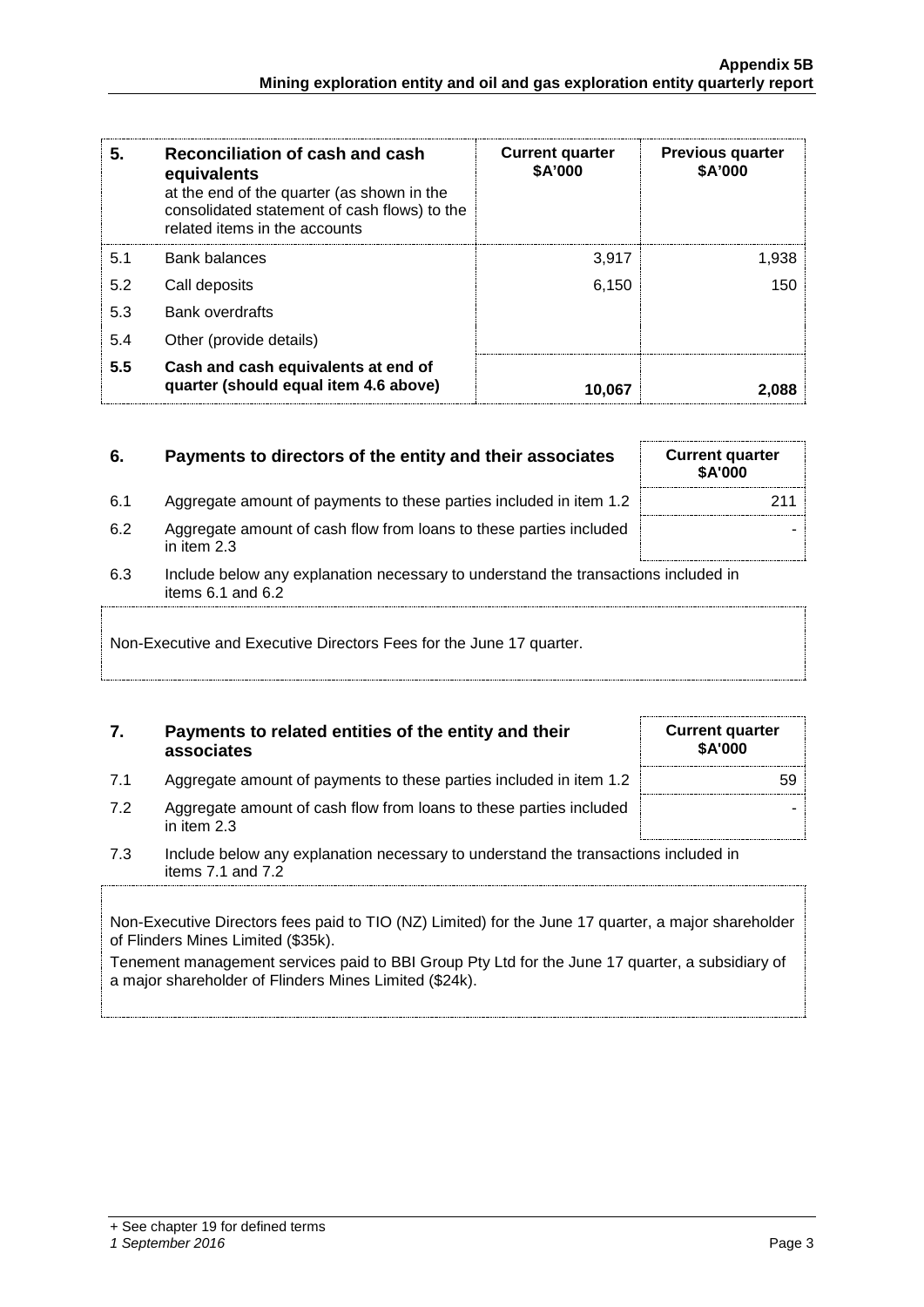| 8.  | <b>Financing facilities available</b><br>Add notes as necessary for an<br>understanding of the position | <b>Total facility amount</b><br>at quarter end<br>\$A'000 | Amount drawn at<br>quarter end<br>\$A'000 |
|-----|---------------------------------------------------------------------------------------------------------|-----------------------------------------------------------|-------------------------------------------|
| 81  | Loan facilities                                                                                         | -                                                         |                                           |
| 8.2 | Credit standby arrangements                                                                             | -                                                         |                                           |
| 8.3 | Other (please specify)                                                                                  | -                                                         |                                           |

8.4 Include below a description of each facility above, including the lender, interest rate and whether it is secured or unsecured. If any additional facilities have been entered into or are proposed to be entered into after quarter end, include details of those facilities as well.

| 9.  | <b>Estimated cash outflows for next quarter</b> | <b>\$A'000</b> |
|-----|-------------------------------------------------|----------------|
| 9.1 | Exploration and evaluation                      | (6, 101)       |
| 9.2 | Development                                     |                |
| 9.3 | Production                                      |                |
| 9.4 | Staff costs                                     |                |
| 9.5 | Administration and corporate costs              |                |
| 9.6 | Other (provide details if material)             |                |
| 9.7 | <b>Total estimated cash outflows</b>            |                |

| 10.  | <b>Changes in</b><br>tenements<br>(items 2.1(b) and<br>$2.2(b)$ above)                            | <b>Tenement</b><br>reference<br>and<br><b>location</b> | <b>Nature of interest</b>    | Interest at<br>beginning<br>of quarter | <b>Interest</b><br>at end of<br>quarter |
|------|---------------------------------------------------------------------------------------------------|--------------------------------------------------------|------------------------------|----------------------------------------|-----------------------------------------|
| 10.1 | Interests in mining<br>tenements and<br>petroleum tenements<br>lapsed, relinquished<br>or reduced | EL5761<br>EL5762                                       | Relinquished<br>Relinquished | 100%<br>100%                           | Nil<br>Nil                              |
| 10.2 | Interests in mining<br>tenements and<br>petroleum tenements<br>acquired or increased              |                                                        |                              |                                        |                                         |